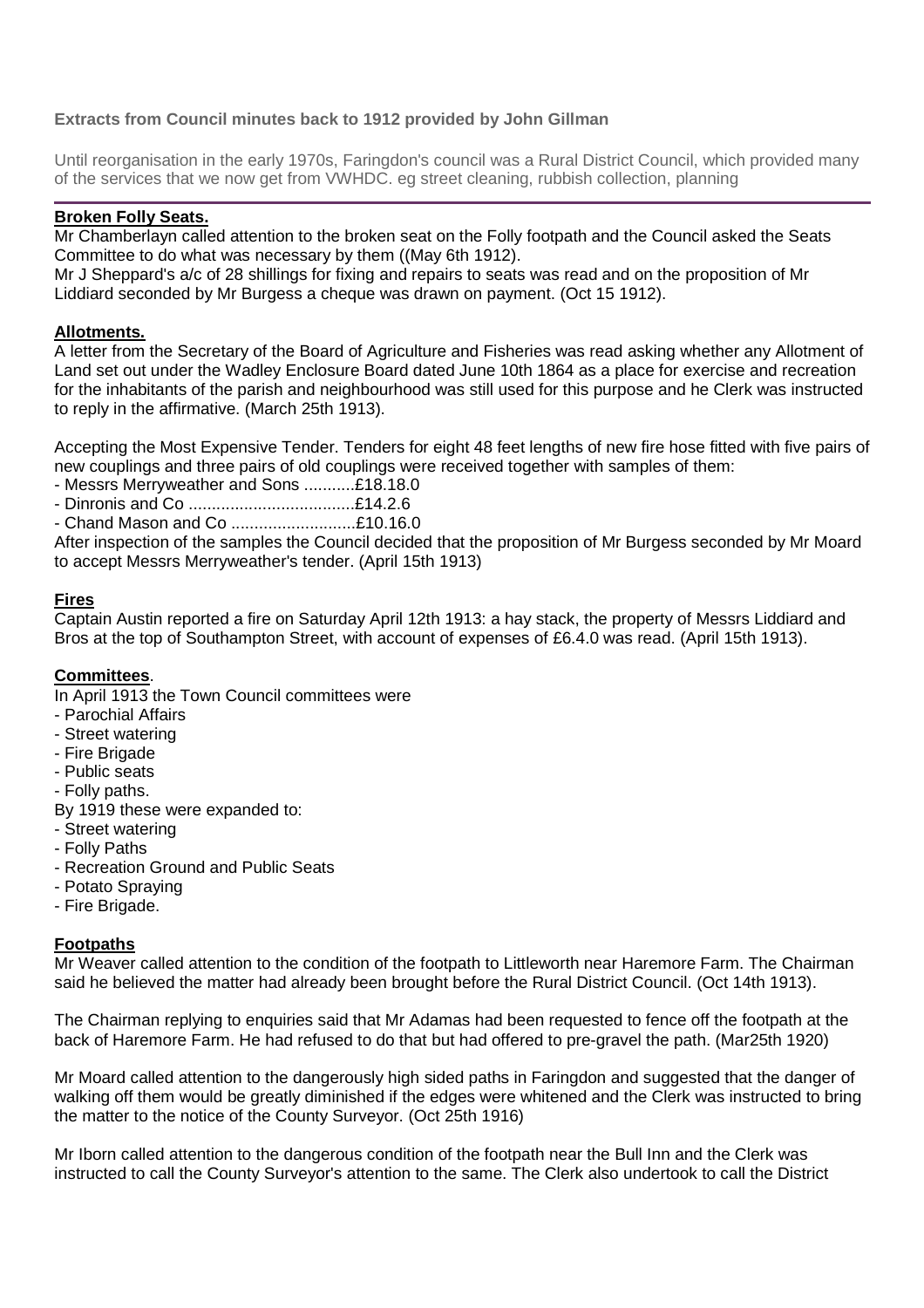Surveyor's attention to the bad condition of the footpath in ravel Walk adjoining Gloucester Street. (Mar 27th 1923)

## **Fires.**

The report of a fire at Step Farm on Feb 25th 1913 together with the account of extinguishing expenses amounting to £20.13.0 was read and discussed and the Fire Brigade Committee was asked to report on the desirability of the Brigade attending fires without authority from some responsible person . (Nov 14th 1913).

Capt Austin's report of a fire on Saturday April 12th 1913 at a hay stack, the property of Messrs Liddiard and Bros, at the top of Southampton Street with account of expenses amounting to £6.4.0 was read.

The report of a fire at the Red Lion hotel on Nov 26th 1913 together with expenses amounting to £1.10.0 was read. (March 24th 1914)

## **Trees**

Mr Weaver pointed out that many of the trees in the Recreation Ground were growing too large for the guards and the Clerk was instructed to arrange for their removal. (March 24th 1914)

## **Carpet Beating.**

Mr Weaver said that for sanitary reasons carpet beating should not be allowed in the Recreation Ground and that notices should be erected to that effect, and by four votes to three the Council decided that the practice should be stopped, Mr Weaver offering free use of his field opposite for the purpose. (Mar 24th 1914)

## **Too Many Pubs.**

Mr Abel called attention to the number of licensed houses in the Parish and suggested that some were not needed and that application might be made for them to be closed. After discussion Mr Burgess proposed that a committee be appointed to enquire and report. (Oct 20th 1914).

Mr Harris reported with reference to the number of licensed houses in the Parish, that by personal enquiries made by him there was a feeling of indifference in this matter. (Mar 23rd 1915)

### **State of the Roads.**

Mr Carter called attention to the untidy condition of the road near World's End and Mr Morris to the bad state of Southampton Street adjoining Mr Pocock's house (March 18th 1919)

### **Move of Fire Station**.

The lease of premises in Bromsgrove Place for use as a fire station was read and unanimously agreed to and was signed on behalf of the Council by the Chairman. (Dec 18th 1919).

### **Town Clerk**.

The Clerk of the Council made an application for an increased salary and the matter was discussed in his absence. On being recalled he was informed by the Chairman that the Council had unanimously decided to fix his salary at £90 per annum for the general work as Assistant Overseer and the Clerk to the Council and £20 per annum for the collection of sanitary rates, as from Sept 30th last, payable in equal quarterly payments. (Dec 18th 1919).

A letter from the Rural District Council was read suggesting a salary of £10 per annum for a Clerk to the Council. Cllr Mr Prawn proposed the appointment of Mr Caddy as from March 31st last at a salary of £19 per annum. Seconded by Mr Proctor and carried. (Oct 12th 1927)

### **Tar Spraying.**

On the proposition of Mr Burgess, seconded by Mr Smith the Council decided that a request be sent to the District Council asking that arrangements should, if possible, be made for tar spraying the Market Place. (Apr27th 1920)

### **Old Town Hall as a War Memorial**.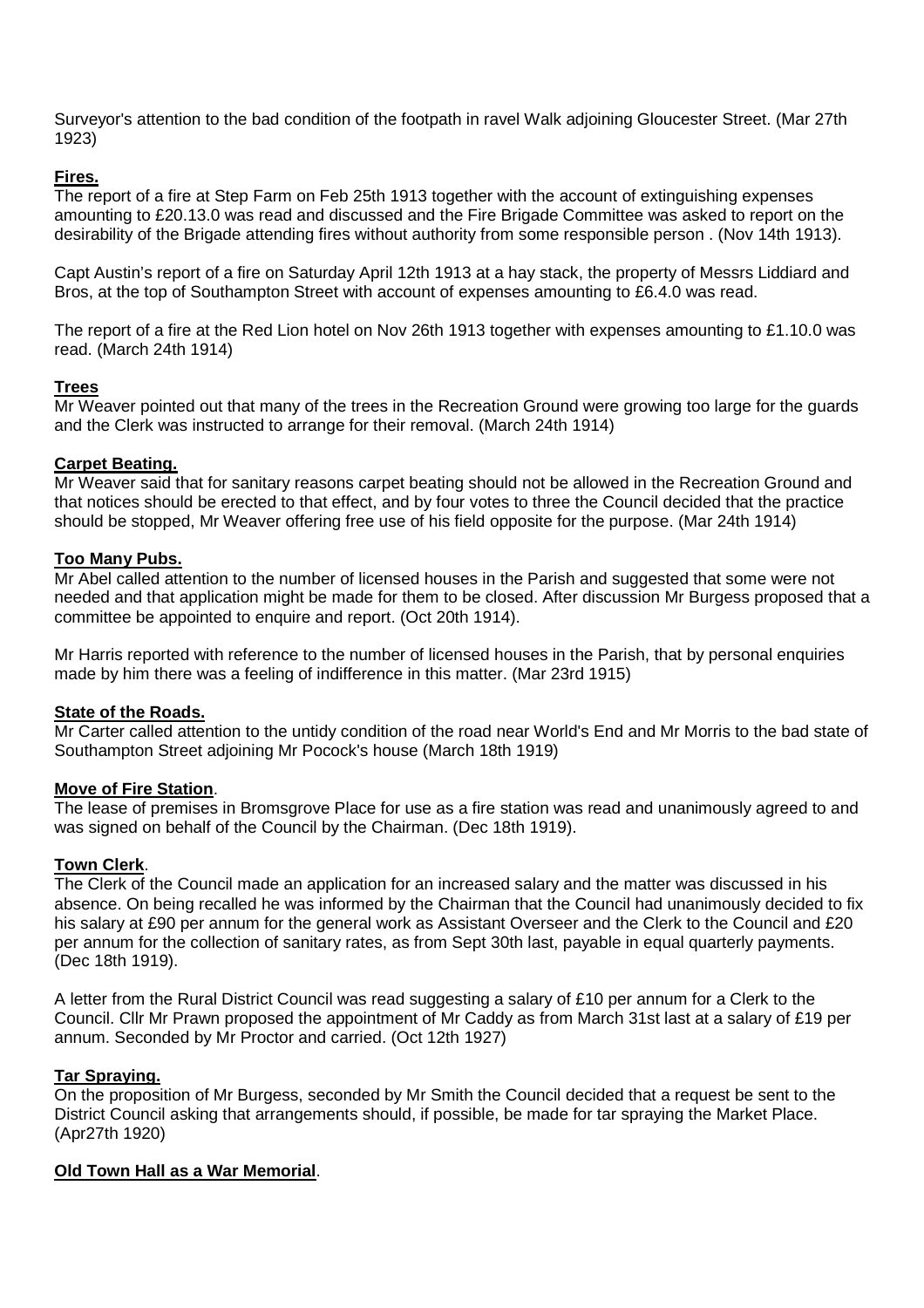Replying to questions the Chairman said that the War Memorial would remain the property of the Trustees, and the room on the first floor would eventually be available for various meetings. (Jan 18th 1921).

## **Stiles.**

Attention was called to the stiles at Church Path and the top of Southampton Street and the Clerk was instructed to draw the attention of the owners to the condition of the same. (Mar 13th 1922)

## **Litter.**

A letter from the Secretary of the Faringdon Tradesman's Association was read complaining of the untidy state of the streets on Saturday nights and Sundays. (Mar 25th 1924) Cllr Burgess asked for another refuse bin at the Town Hall, also if arrangements could be made for the open space underneath to be swept regularly. (Jul 7th 1937) A letter from the County Surveyor was read offering to have the open space under the Town Hall swept for the sum of £1 per annum and the Council agreed to the payment being made. (Oct 18th 1937)

## **Public Toilets.**

Mr Franklin called attention to the need for a public latrine which he pointed out had become increasingly necessary under present conditions of travel. (Oct 15th 1924) The Chairman reported that the District Council would hand over the provision of the proposed latrine to the Parochial Committee. (Mar 17th 1925) The Clerk was instructed to endeavour to obtain the permission of the Lord of the Manor for the provision of an underground convenience on a site to the north of the Port Well. (Apr 25th 1928) The Clerk reported that Lord Berners was not prepared to consent to the erection of a public convenience on the north side of the Port Well in the Market Place. (Sep 26th 1928). Cllr Johnson suggested that the present owners of the Electric Power Station be approached and agreed with the vice-chairman that 2 urinals, one for each sex, were desirable if it could be arranged. (Mar 26th 1929) This request succeeded, which explains the close proximity of the Southampton Street toilets to the electricity transformer assembly.

# **Grass Cutting.**

Permission was given to Mr Johnson to feed off the Recreation Ground with sheep as before. (Apr 20th 1925)

# **Motorised Fire Engine**

(This became a big subject, resulting in major changes to the funding of the Fire Brigade. The problem was that outlying villages assumed that Faringdon Fire station would come to their rescue, but were not prepared to pay for the service or the insurance premiums due to the voluntary firemen.) The Chairman stated that it had been impossible to arrange for horses for the fire engine and the Fire Brigade Committee had ordered an advertisement to be inserted in the local newspaper to the effect that Persons outside the Town requiring the use of the fire engine must send horses to draw it. (Mar 26th 1916).

Cllr Murray said the coupling for connecting the fire engine to a motor for traction was too rigid for fast traffic. Mr Spandlin confirmed this. The Clerk was instructed to instruct Messrs Anne's Garages that the speed of the motor should be limited to twelve miles per hour. (Mar 27th 1923)

The Chairman reported that the District Council had no power to provide a fire engine for the District and after discussion it was left to the (Faringdon Parish Council) Fire Brigade Committee to obtain estimates and, if found practicable, to formulate a scheme to obtain, house and maintain a motor fire engine. Also to carry out such repairs as were necessary to the manual engine. (Mar 30th 1926) Cllr Mr Franklin reported that the result of the appeal for funds to provide and maintain a motor fire engine for Faringdon and District had been unsatisfactory. Lord Faringdon had proscribed five pounds. Uffington had suggested a meeting of representatives of the parishes and 2 or 3 pounds had been promised by residents in the neighbourhood and by the Farmer's Union. If the purchase was proceeded with under these circumstances the Fire Brigade Committee did not recommend further action in the matter. A discussion resumed as to this Council's liability to pay the expenses of the Brigade attending fires outside Faringdon Parish. Cllr Mr Goddard proposed that "owing to the unsatisfactory results of the present appeal to neighbouring Parishes, unless satisfactory arrangements are made by the responsible bodies concerned, this Council would not hold itself responsible for the payment of its Brigade for attendance at fires outside the Parish of Faringdon after March 31st next". Seconded by Cllr Mr Johnson and carried. (Oct 19th 1926)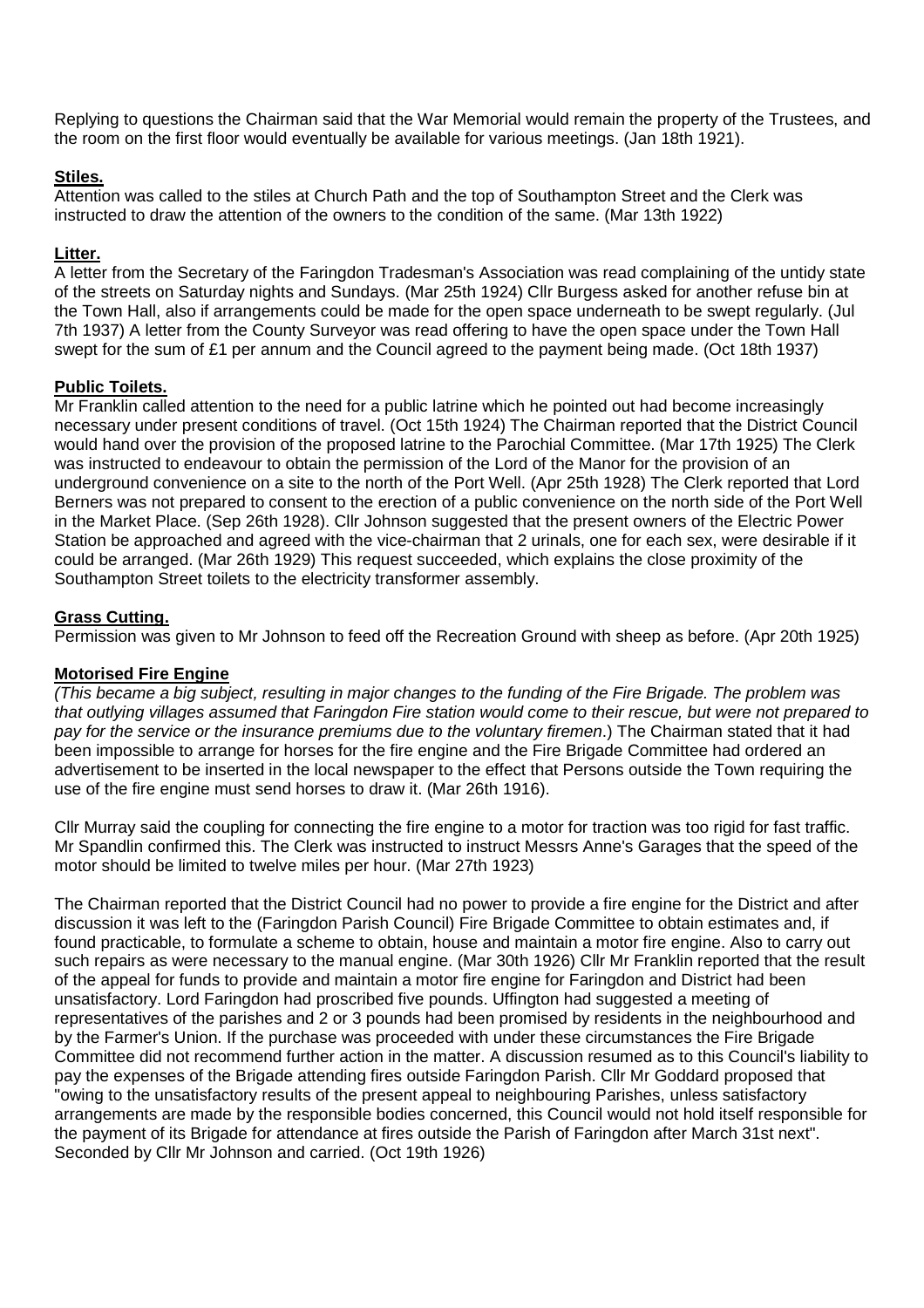(The plot thickens, as the Fire Service deploys far afield, yet with no motorised pump) Captain Leflin reports of fires at Shellingford on Nov 1st 1926 and at Uffington Brick Kilns on Jun 24th 1929 were read and passed. A discussion ensued and the Clerk was instructed to inform the Captain that only members of the Brigade should be permitted to ride on the fire engine. Also to insert in the Faringdon Advertiser and North Wilts Herald: "The Faringdon Parish Council desire to notify the District that their Fire Engine is not suited to motor haulage, and as a consequence, its services will be restricted to the Parish of Faringdon from this date". (May 14th 1927)

The sum of £5 standing to the credit of the Council, in a prospect of subscribing towards the cost of a motor fire engine by Lord Faringdon was by Cllr Mr Franklin recorded by Mr Goddard and refunded. Cllr Mr Proctor asked whether if the Owner in an establishment in the villages called for the services of the Fire Brigade and guaranteed to pay for them, the Brigade would be allowed to attend. After discussion the Council decided not to alter the decisions arrived at their last meeting. (Mar 29th 1927) (Reinforced Mar 27th 1927)

A letter from the Chairman of the Great Coxwell Parish Council was read asking if the Council would consent to the Faringdon Fire Brigade attending if called to Great Coxwell. The Clerk was instructed that the Council was unable to vary the decision already arrived at. (6 month decision rule=no change)

# **State of Road at Barclay's Bank**.

Cllr Iborg called attention to the state of the road at the corner adjoining Barclay's Bank and the Chairman undertook to bring the matter before the District Council. (Mar 30th 1926)

## **Numbering of Houses in Faringdon.**

A letter from the Head Postmaster in Swindon asking the Council to number the houses in Faringdon. The Council; decided not to proceed with the matter. (Oct 12th 1927)

### **Traffic Speeds.**

By the suggestion of Mr Liddiard the Clerk was instructed to ask the Police Superintendent to use every endeavour to slow down dangerous motor traffic passing through the town. (Sep 26th 1928)

### **Parking.**

The Chairman called attention to the insufficient parking accommodation on Market days and on his proposition, seconded by Mr Goddard, the Clerk was instructed to ask the County Council to provide further accommodation in Church Street. (Mar 26th 1929)

### **Speed Limit.**

The Council discussed the area of the 10 miles per hour speed limit and the Clerk was instructed to ask the County Surveyor to consider the desirability of increasing the area. (Aug 21st 1929)

### **Vandalism.**

The Chairman called attention to damage done to the shelter in the Recreation Ground. The Council decided to prosecute any persons caught damaging the Council's property. (Oct 22nd 1930)

### **Council House Tenants**

The Chairman said that he had received a letter signed by two residents of the Council houses complaining of the conduct of users and suggesting remedies. The letter complained of the conduct of footballers kicking the ball into their gardens and trespassing to get it back and using insulting language when expostulated with; of danger to children when passing to and from the ground when motors, not visible until the road was reached etc. The Chairman agreed with Mr Carter that some action should be taken to prevent Sunday football. (Jun 8th 1932)

# **Flooding**

Mr Liddiard called attention to the damage that had been done by the flooding of shops and basements during recent heavy rains caused by the continual raising of the road surfaces until they were higher than the sidewalks and reducing the intake area of the sewers. (Aug 25th 1932)

# **Traffic Noise**.